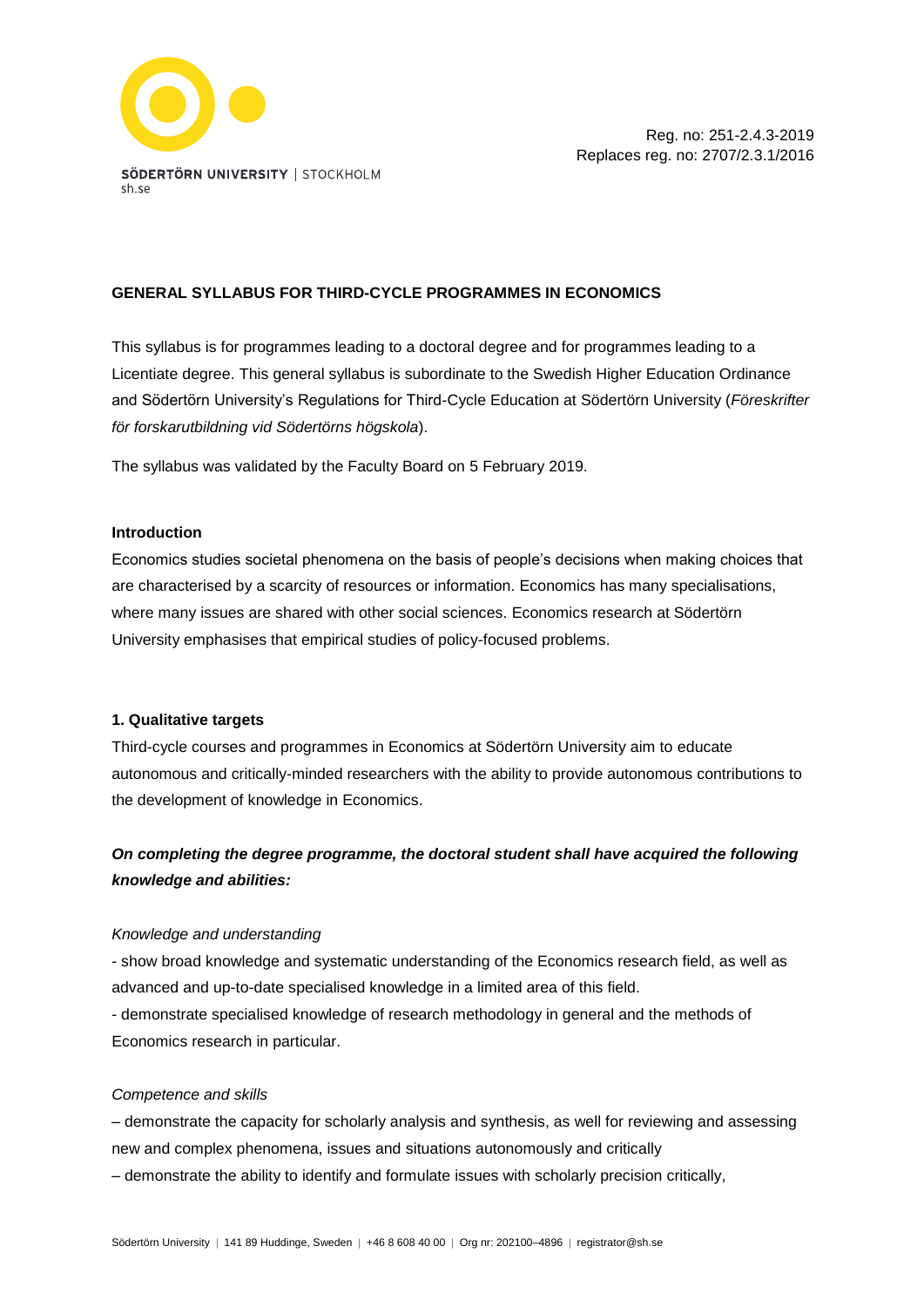autonomously, and creatively, and to plan and use appropriate methods to undertake research and other qualified tasks within predetermined time frames and to review and evaluate such work – via a thesis, demonstrate the ability to make a significant contribution to knowledge development through his/her own research,

– demonstrate the ability, in both national and international contexts, to present and discuss research and research findings in speech and writing and in dialogue with the academic community and society in general

– demonstrate the ability to identify the need for further knowledge

#### *Judgement and approach*

– demonstrate the ability to conduct autonomous research and the ability to make assessments of research ethics

– demonstrate deep insight into the possibilities and limitations of knowledge and its role in society

# Thesis

– In order to be awarded a doctoral degree, the doctoral student must have completed a scholarly thesis in the field of Economimcs (doctoral thesis) worth 127.5 credits and received a Pass grade.

Local intended learning outcomes

In addition to the intended learning outcomes for the licentiate and doctoral degrees, after completing the degree programme the third-cycle student shall

– demonstrate broad knowledge in the area of Politics, Economy and the Organisation of Society (knowledge and understanding)

– be able to autonomously apply this knowledge in the analysis of an area that is relevant to the subject (competence and skills)

#### **2. Entry requirements**

A person is eligible for third-cycle education if he/she fulfils the general entry requirements and the specific entry requirements. The applicant must also be assessed as possessing the necessary capability to complete the programme.

#### *2.1 General entry requirements*

A person meets the general entry requirements for third-cycle courses and study programmes if he or she

• has been awarded a second-cycle qualification,

• fulfilled requirements for courses comprising at least 240 credits of which at least 60 credits were awarded in the second-cycle, or

• acquired substantially equivalent knowledge in some other way in Sweden or abroad.

The Faculty Board may permit an exemption from the general entry requirements for an individual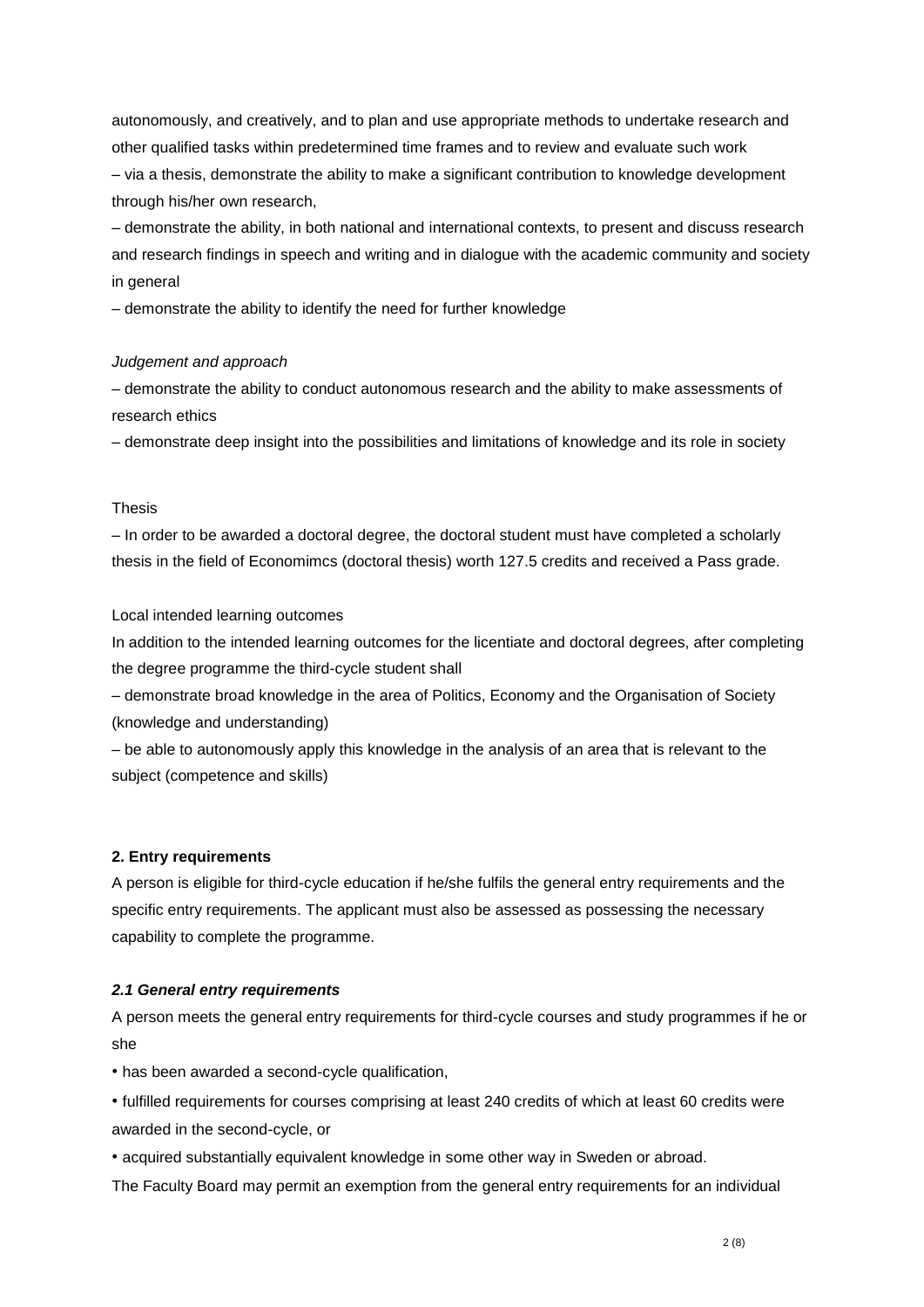applicant, if there are special grounds.

# *2.2 Specific entry requirements*

A person meets the specific entry requirements if he or she has knowledge equivalent to 90 credits in Economics and has a pass grade on a Master's level degree project in Economics, or has acquired equivalent knowledge abroad or through a previously awarded degree. If there are special grounds, the Faculty Board may permit an exemption from the specific entry requirements for an individual applicant.

## **3. Admission and selection**

In addition to the entry requirements, admissions to third-cycle education are based primarily on the assessed ability to benefit from third-cycle studies.

Applications for admission to a third-cycle programme shall be submitted to Södertörn University. Admission regulations are stated in the Regulations for Third-Cycle Education at Södertörn University.

A Curriculum Vitae shall be appended to the application, as well as the texts and other documents that the applicant wishes to refer to and, where relevant, a short plan for the proposed thesis.

Before deciding on admissions to third-cycle education, the subject's supervisory staff shall review and assess:

- the applicant's merits and competence,
- the funding plan,
- whether issues of research ethics have been considered.
- whether sufficient collected supervisory capacity exists to provide good and professional guidance and relevant expertise.

and, where relevant

• the suitability and feasibility of the research project as a doctoral project.

When assessing the ability to assimilate the programme, special emphasis is placed on the programme's scope, depth and grades in Economics, particularly the grade for the degree project. Particular emphasis is also placed on the programme's scope, depth and grades in closely-related areas that are relevant to third-cycle education in Economics.

The competence assessment is based on an evaluation of the essays and other autonomous written work of a scholarly character that is submitted by the applicant. Applicants who are then assessed as being most qualified will where necessary be interviewed and references taken up.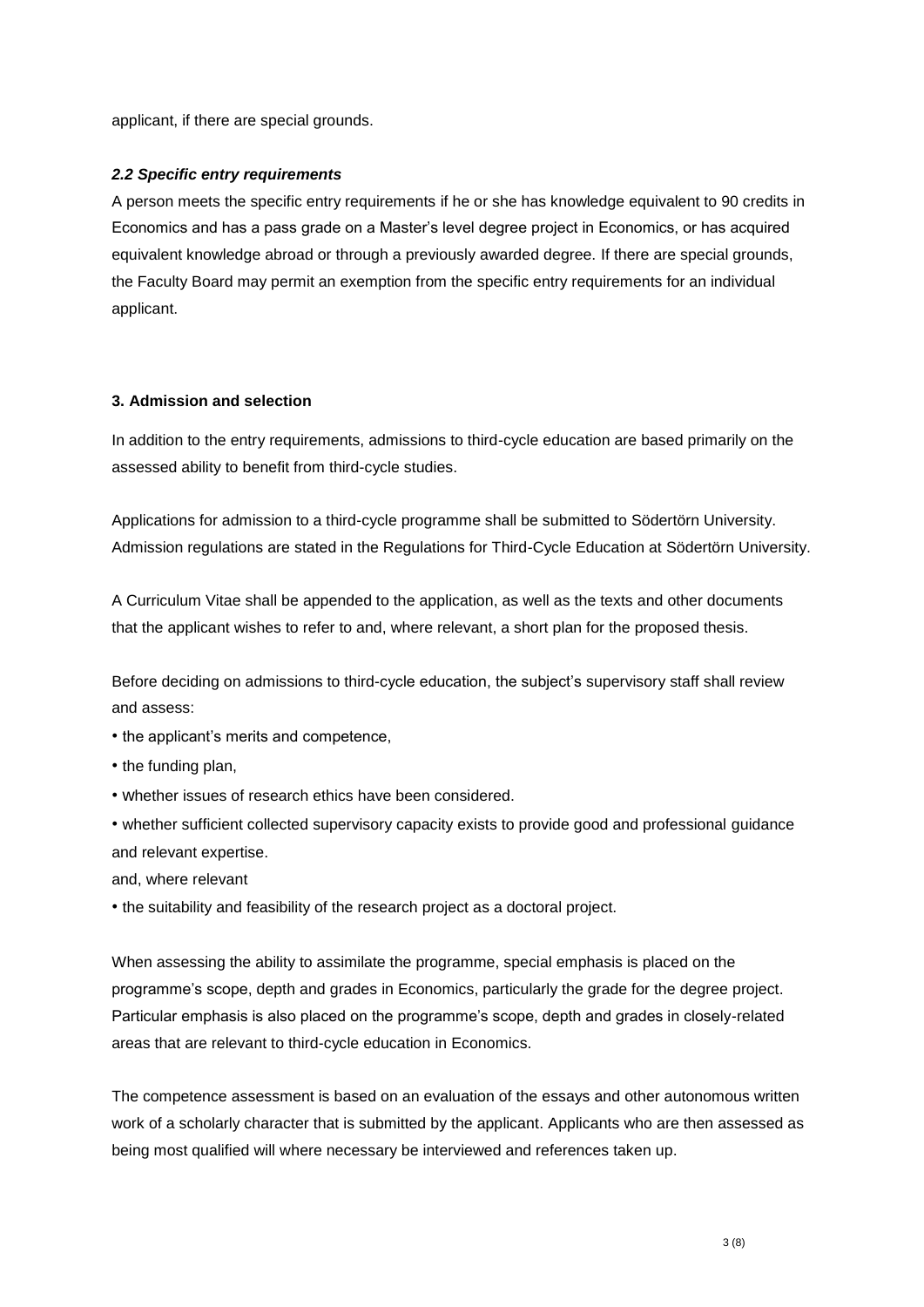This assessment should consider the applicant's knowledge, skills, and abilities that the applicant can assimilate the programme, such as good theoretical, analytical and methodological knowledge; good ability to discuss issues and conclusions in speech and writing; intellectual autonomy; good ability to complete qualified tasks within given timeframes.

Particular emphasis is placed on the applicant's ability to: identify and formulate research questions; integrate knowledge and experience and apply them in new ways and in new contexts; conduct a dialogue that is characterised by both autonomy and the ability to cooperate.

# **4. The main content of the programme**

# *Degree of Doctor*

In total, a doctoral degree programme covers 240 credits, of which 112.5 credits are from courses and 127.5 credits are from the thesis. The courses are divided so that 82.5 credits are from obligatory courses and 30 credits are from elective courses.

The programme primarily consists of courses and thesis work, which are examined through exams and a public defence.

Third-cycle education in Economics that leads to a doctoral degree covers four years of full-time study or the equivalent. Studies must be conducted at no less that half-time and for no longer than eight years.

Active participation in the research environment's seminar activities is also included in third-cycle programmes.

# *Courses*

The obligatory courses are:

• Research Design (7.5 credits) or Introduction to Research in Economics (7.5 credits) or the equivalent

- Organisations and Institutions (7.5 credits) or the equivalent
- Econometrics 1 (7.5 credits) or the equivalent
- Econometrics 2 (7.5 credits) or the equivalent
- Macroeconomics 1 (7.5 credits) or the equivalent
- Macroeconomics 2 (7.5 credits) or the equivalent
- Mathematics 1 for Economists (7.5 credits) or the equivalent
- Mathematics 2 for Economists (7.5 credits) or the equivalent
- Microeconomics 1 (7.5 credits) or the equivalent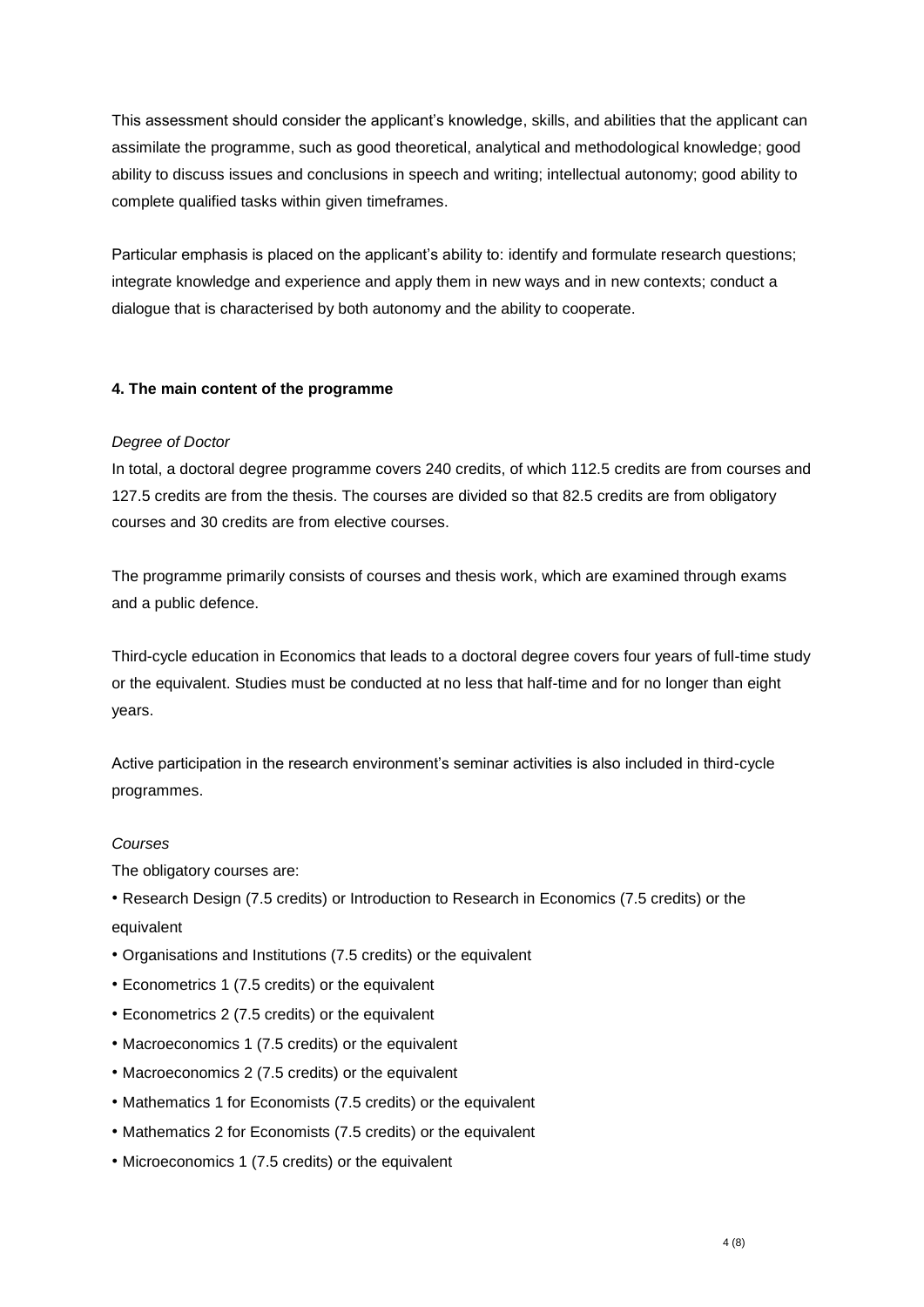• Microeconomics 2 (7.5 credits) or the equivalent

Doctoral students who are affiliated to BEEGS have an additional obligatory course:

• Contemporary Research into the Baltic Sea Region and Eastern Europe (7.5 credits) or the equivalent.

For other doctoral students, one of the following courses must be included in the programme:

- Truth, Construction and Subjectivity: Contemporary Issues in the Theory of Scientific Knowledge
- (7.5 credits) or the equivalent
- Qualitative Research Methods (7.5 credits) or the equivalent

## Elective courses

The elective courses must specialise in the subject. Courses are chosen in consultation with the supervisor and must be approved by the supervisor. They can be studied at other higher education institutions (HEI) in Sweden or abroad, or as special courses at the home HEI.

Doctoral students who teach must have completed a course in teaching and learning in higher education.

## *Licentiate Degree*

A Licentiate degree programme in Economics covers 120 credits and consists of courses worth a total of 60 credits and an academic paper worth 60 credits (60 + 60 credits for doctoral students at BEEGS). Such a degree may either be the final aim of the programme or a stage on the way to a doctoral degree. The doctoral student should begin his/her academic paper during the first year of the programme and thus conduct research activities in parallel with course-based studies.

#### *Courses*

The obligatory courses are:

• Research Design (7.5 credits) or Introduction to Research in Economics (7.5 credits) or the equivalent

- Econometrics 1 (7.5 credits) or the equivalent
- Econometrics 2 (7.5 credits) or the equivalent
- Macroeconomics 1 (7.5 credits) or the equivalent
- Mathematics 1 for Economists (7.5 credits) or the equivalent
- Microeconomics 1 (7.5 credits) or the equivalent
- Microeconomics 2 (7.5 credits) or the equivalent

The following course is obligatory for students studying for a Licentiate degree and who are affiliated to BEEGS: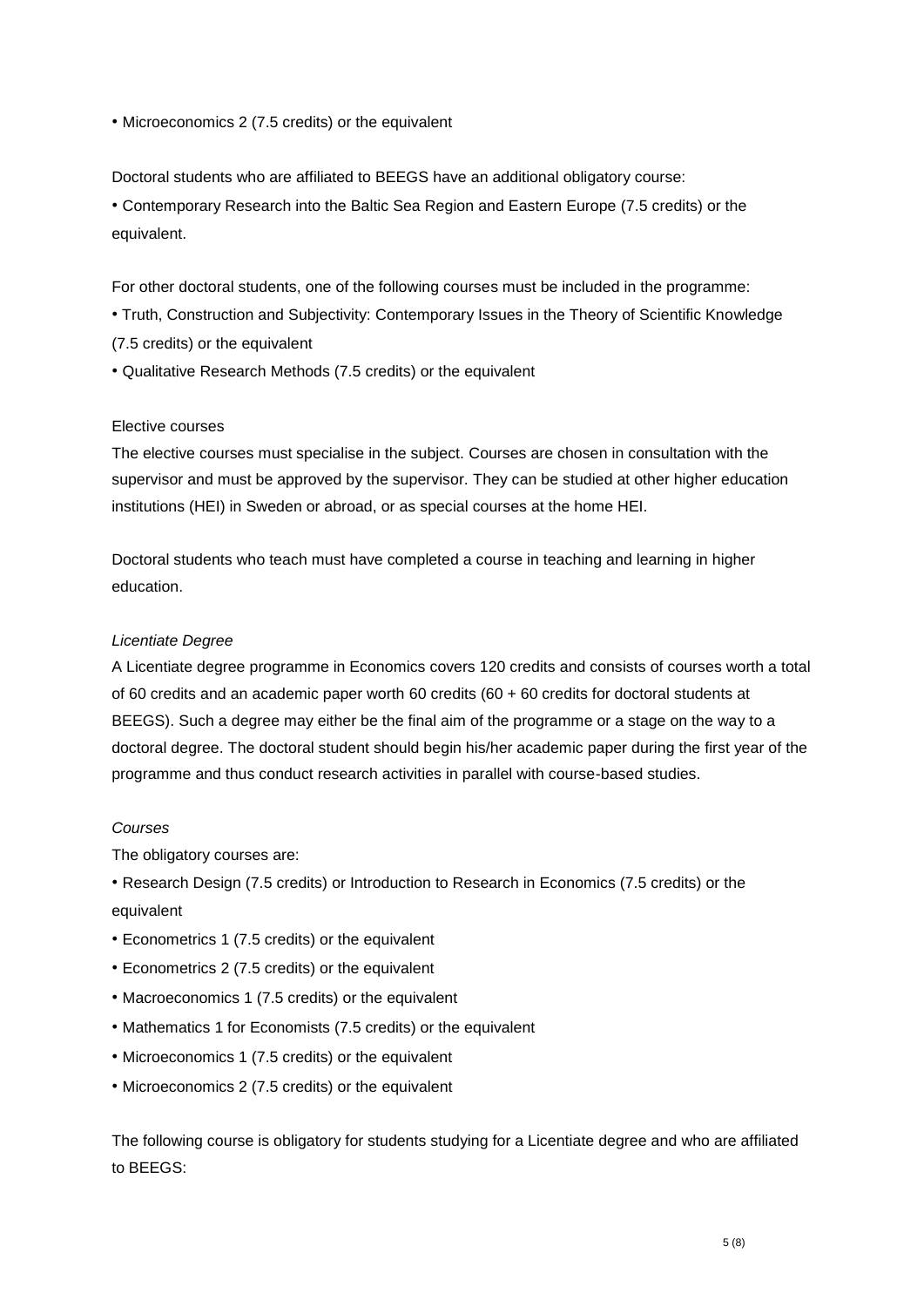• Contemporary Research into the Baltic Sea Region and Eastern Europe (7.5 credits) or the equivalent

For other doctoral students at Licentiate level, one of the following courses must be included in the programme:

- Organisations and Institutions (7.5 credits) or the equivalent
- Truth, Construction and Subjectivity: Contemporary Issues in the Theory of Scientific Knowledge (7.5 credits) or the equivalent
- Qualitative Research Methods (7.5 credits) or the equivalent

Doctoral students who teach must have completed a course in teaching and learning in higher education.

# **5. Programme design**

An individual study and funding plan is drawn up when the doctoral student commences his or her employment. A proposal is also made regarding the principal supervisor and other supervisor, which is confirmed by the supervisory staff at the end of the doctoral student's first semester.

Initially, the doctoral student's time is dominated by courses, but he/she should start thesis work at an early stage. The doctoral student shall participate in higher seminars as part of his/her programme. A thesis plan shall be presented during the first year. After this, the doctoral student shall present his/her current research at least one seminar per year. The doctoral student shall conduct ongoing discussions with his/her supervisor about how studies are progressing.

A doctoral thesis shall be either a unified and coherent scholarly work (monograph) or a compilation thesis that consists of academic papers, an introduction and a summarising chapter. The subject and language of the thesis are decided in consultation with the supervisors. The working language for academic papers is English.

Two supervisors are appointed for each doctoral student, of which one shall be the principal supervisor and have primary responsibility for the doctoral student's studies – including work on the thesis – and one other supervisor. If necessary, additional supervisors may be appointed. The principal supervisor should be employed at Södertörn University. The supervisors must hold doctorates and the principal supervisor must have be an associate professor or professor. At least one of the doctoral student's supervisors shall have completed supervisor training.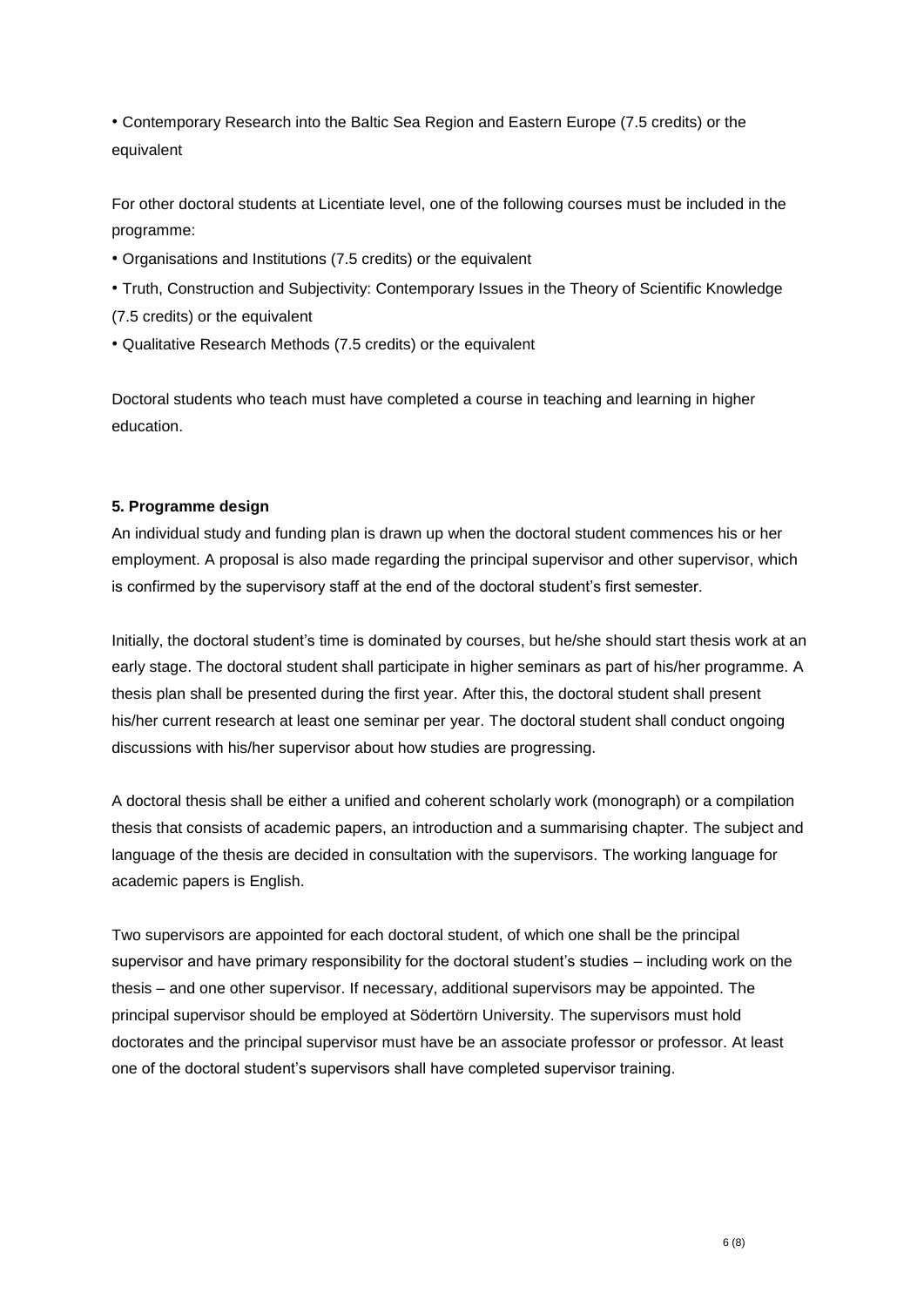# **6. Examination**

Reading courses are examined in accordance with the current syllabus, validated by the HEI that provides the course. The examination can receive one of the following grades: Pass or Fail. A doctoral student who has completed third-cycle courses at another unit at the university may, after admission, request a credit transfer for these after approval by the subject's head of third-cycle studies and after consultation with his/her supervisors.

A final seminar, with a faculty examiner, covering all parts of the thesis shall be held towards the end of work on the thesis.

The academic papers in a thesis shall be of a scholarly level equivalent to that required for publication in a peer-reviewed journal. However, just as for monograph theses, it is the overall assessment that is the decisive criteria.

The doctoral thesis shall be presented and defended orally in public. The public defence and thesis shall be announced in good time (at least three weeks) before the date of the public defence. At the defence, which has a chairperson, there shall be a faculty examiner who reviews the thesis' scholarly quality. The faculty examiner shall have at least associate professor level expertise.

The grade for a doctoral thesis shall be decided by an examining committee. The faculty examiner may be present at the meeting of the examining committee and participate in the discussion, but not in making decisions. The same applies to the supervisors and the chair of the public defence.

A doctoral thesis shall be given one of the following grades: Pass or Fail. When grading, the content of the thesis and its public defence shall be considered. A motivation for the decision to award a Pass grade shall not be stated on the certificate or in the minutes of the examining committee. A member of the examining committee who wishes to register a reservation regarding the majority decision may have this noted in the minutes of the meeting or other documentation of the decision, but not on the degree certificate.

Normally, all course credits shall be completed before the public defence takes place.

# **7. Licentiate Degree**

A licentiate degree covers 120 credits, as follows:

- courses, 60 credits
- 60 credits for a licentiate thesis.

*Local implementation regulations for third-cycle courses and programmes at Södertörn University* The following are the university-wide regulations for licentiate degrees.